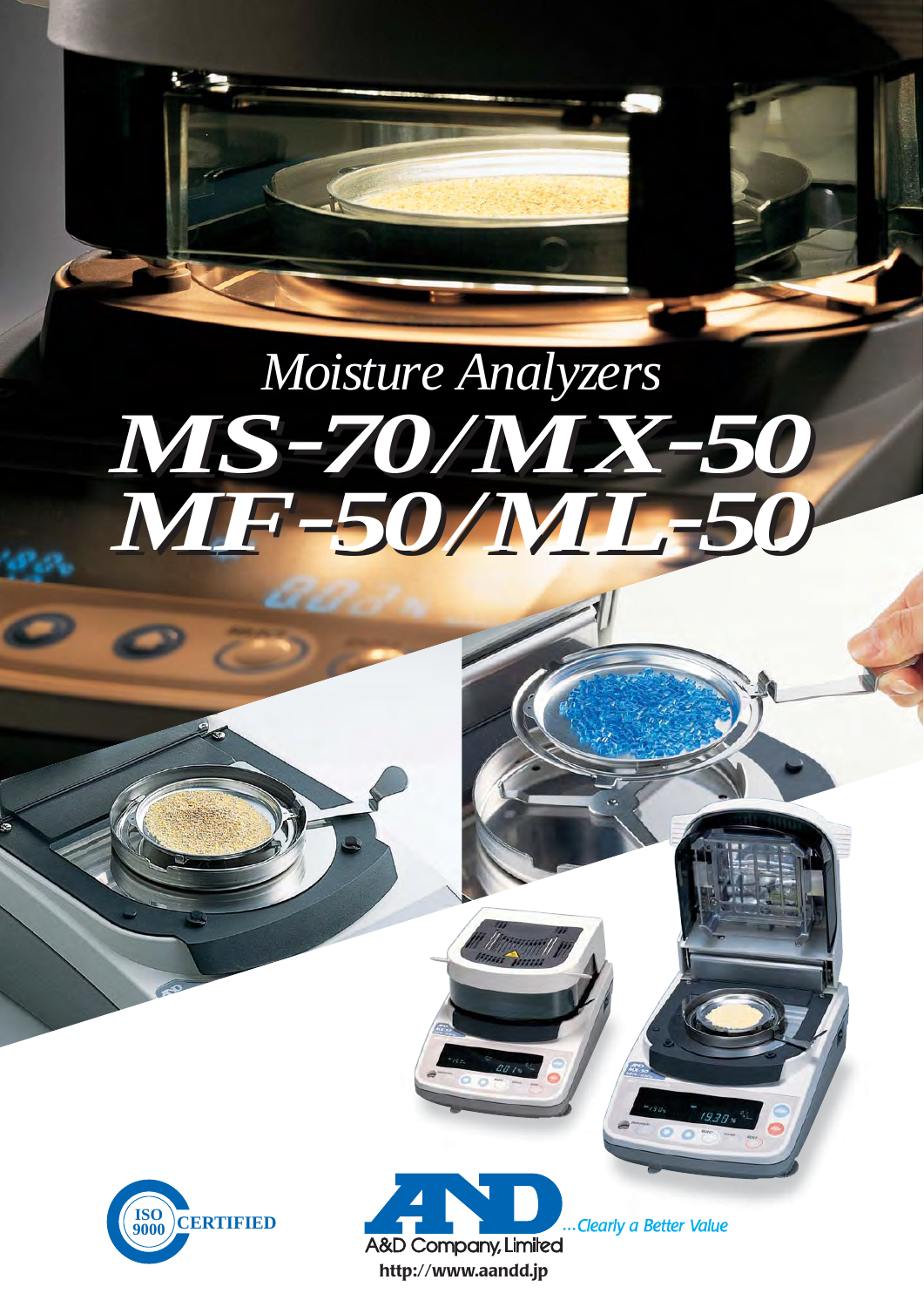

## *A&D's Moisture Analyzers D's Moisture Analyzers*



## *Fast and uniform heating with halogen lamp and innovative SRA technology*

Straight halogen lamp and uniquely designed SRA (Secondary Radiation Assist) filter gives shorter measurement time, thanks to fast and uniform heating

### *High repeatability*

With SHS (Super Hybrid Sensor) featured as the weight sensor, ultra accurate moisture content determination is possible based on high precision weighing of even a small sample

#### *Low moisture content measurement*

MS-70 measures the moisture content at 0.001% resolution suitable for low moisture content samples as well as Karl Fischer method, yet requires no special knowledge or training and produces no harmful waste

#### *Standard WinCT-Moisture (for MS&MX) for real-time graph displaying*

WinCT-Moisture is an original software application designed to display a graph of moisture content rate change while measuring with a connected PC

#### *Sodium Tartrate Dihydrate comes as standard for accuracy checking*

Sodium Tartrate Dihydrate is a chemical material that has stable moisture content of 15.66%  $^{+0.3}_{-0.1}$ , and thus is best to use for accuracy check to maintain the reference value of the analyzer

#### *Calibration of the heater temperature (for MS&MX)*

With the temperature calibrator (optional), calibration result can be output in the format that conforms to GLP, GMP, ISO

#### *Memory function*

According to sample up to 20 suitable measurement conditions can be stored and recalled, which saves time and prevents the user from making a mistake when setting (10 for MF & 5 for ML) For measurement result, up to 100 data can be stored and output at once (50 for MF & 30 for ML)

#### *Five measurement programs*

Five choices of measurement programs, Standard, Automatic, Quick, Timer, and Manual Mode are provided Standard Mode : Just measurement accuracy, HI, MID or LO needs to be set Automatic Mode : Ends measurement when moisture content changes at a rate less than the set rate Quick Mode : Begins heating samples at 200°C for 3 minutes, then is the same as Automatic Mode Timer Mode : Continues measurement for a set duration of time (1~60mins.: by 1min, 60~480min:<br>Manual Mode : STOP button should be pressed to end measurement (Max. heating time: 480mins.) Timer Mode : Continues measurement for a set duration of time (1~60mins.: by 1min. 60~480mins.: by 5mins.)

#### *Selectable Heating Mode*

Choose the heating mode from standard, quick, step and ramp heating modes for the most suitable measurement (ML has Standard and Quick heating modes only)

#### *Clear and easy-to-see, large VFD display*

Measurement, setting value, change in moisture content, action status, data number and other important information are clearly displayed

#### *Easy handling of the unit*

Ergonomically designed pan handle eliminates mishaps such as burns when moving a hot sample pan into or out of the unit from either side. Wing handle for easy opening and closing of the heater cover

#### *Low maintenance cost assured*

The halogen lamp is user replaceable without unit downtime with protective chamber for easy cleaning (Lamp life 5000 hours)







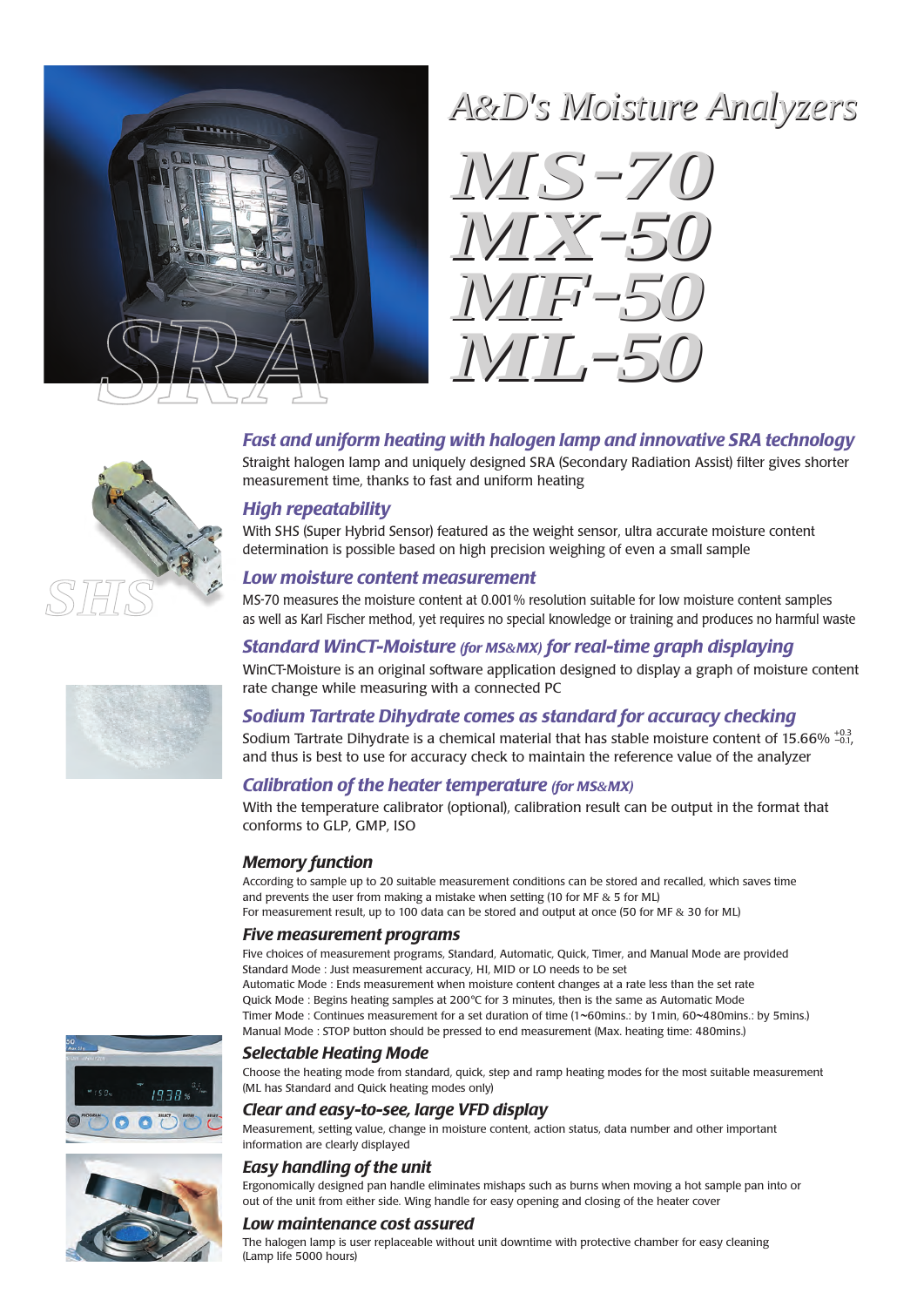## *Select the best moisture analyzer for your application –Test with The Best*





*Progress window for heating check* Heating process can be checked through translucent window

*Self Check function* Defect check function is available along with temperature control

*Quick Reference Card* A convenient operating guide is installed at the bottom of the analyzer

*Standard RS-232C* Bi-directional communication with a PC or connects directly to a printer

*Conformity to GLP, GMP, GCP and ISO with date/time, ID, calibration data and check record outputs* Data output for daily record management



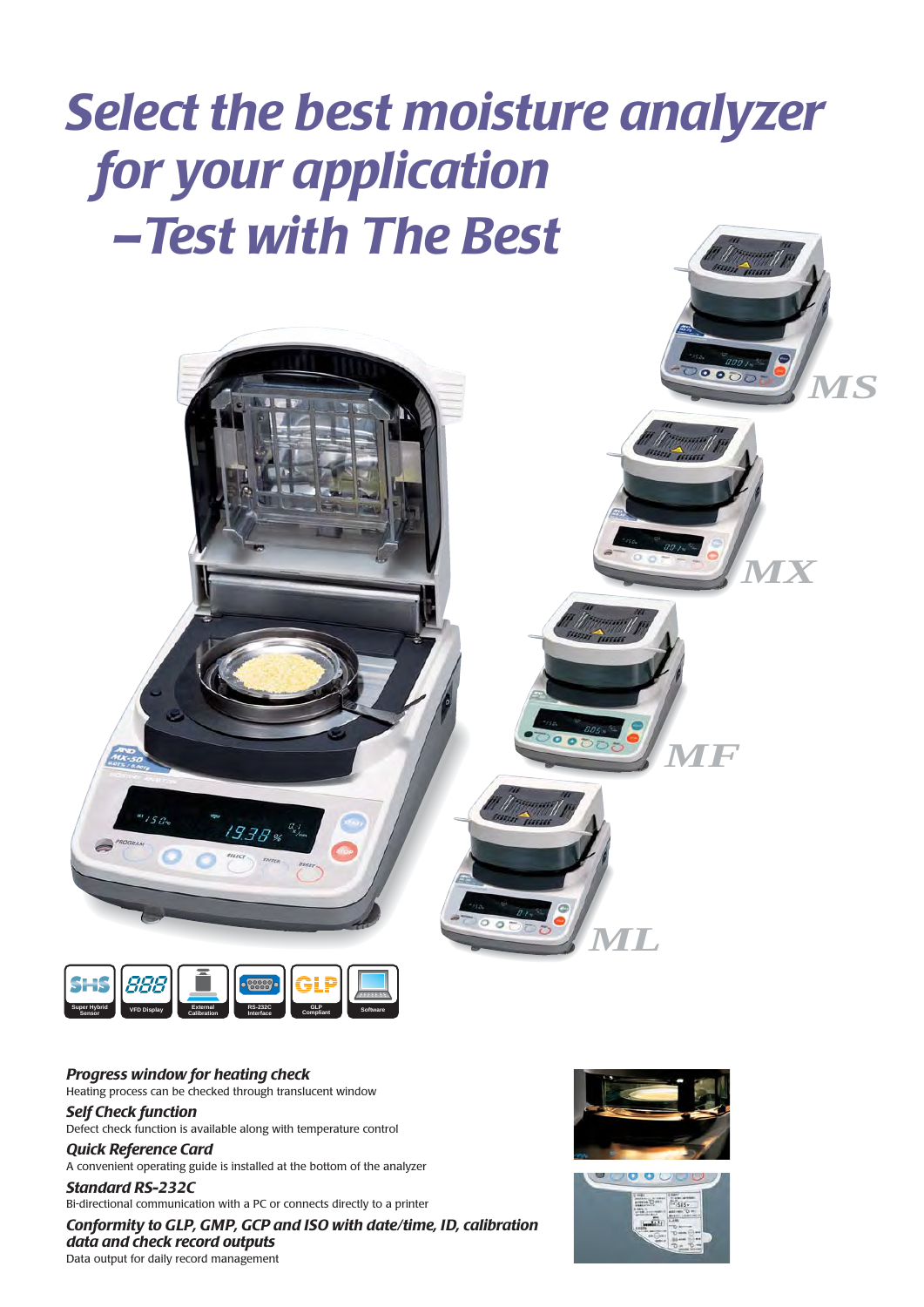*WinCT-Moisture Moisture*

With our WinCT–Moisture software, data measured by the Moisture Analyzers can be easily displayed on your computer.

Effective for determining measurement conditions such as heating temperature, and useful in reducing the time needed for measurement and improving accuracy.



### *Displays moisture rate changes over time in a graph (RsFig)*

Displays changes in moisture rate in real time

### *Measures moisture rate in a minimum time with excellent accuracy*

Heats at the highest temperature without changing the physical properties of the sample and provides measurements with good repeatability

## *Automatically determines the most suitable heating conditions in a short time (RsTemp)*

Automatically changes the heat applied by the set increments and interval time within a range of 30°C-200°C. From the moisture rate change over that time can determine the most suitable heating temperature in one time measurement (\*Patent pending)

#### *Shows sample data summary*

Provides a data summary for the sample with the results of moisture rate change for the representative material's measurement

#### *Calculates measurement data statistics*

#### *Saves the recorded data as a CSV file*

#### *Determines other changes to the sample material in addition to moisture rate*

Continuously measures changes to the mass in response to heating temperature and detects other material changes besides the moisture rate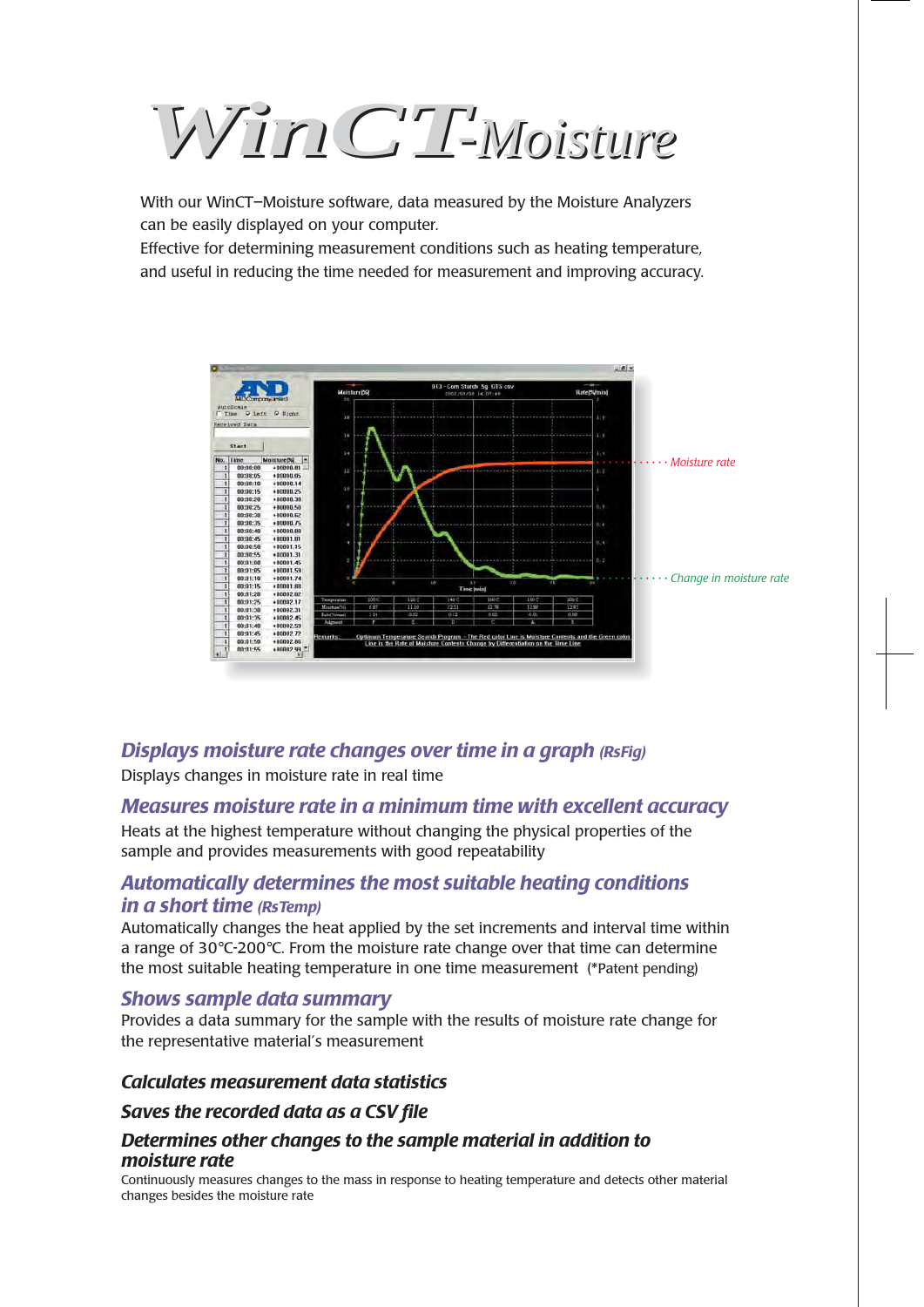WinCT<sup>*I*</sup>-Moisture</sup>

WinCT–Moisture consists of RsTemp software to determine the heating temperature and RsFig software for graphics.

#### **1. Example of measurement using RsTemp software to determine the heating temperature**

Automatically changes the heating temperature (by your setting increments and interval time) within a range of 30°C - 200°C. From the rate of change in moisture over time, in one time measurement it can determine the optimum heating temperature for the sample.

Can show moisture rate against time when the heating temperature is changed as well as showing the results of repeated measurements at a





 $\vert$ ej x

**TALLY** 

l,



#### **2. Example of measurement using RsFig graphic software**

 $-101x$ No.)<br>No.) No.2<br>5.67 No.4<br>9.94 Nu.5<br>10.53 09 10.34<br>10.34 10.37<br>10.37 10.37<br>10.47 10.44 10.44 10.44 10.44 10.44 10.45<br>10.45 10.52<br>10.52 11.53<br>10.55 11.53 [int 4:11:20 02:20 03:20 03:20 03:20 03:20 03:20 03:20 03:20 03:20 03:20 03:20 03:20 03:20 03:20 03:20 03:20 03:20 03:20 03:20 03:20 03:20 03:20 03:20 03:20 03:20 03:20 03:20 03:20 03:20 03:20 03:20 03:20 03:20 03:20 03: re for NO.1 = 100 .<br>1976 - Hand Hand Model William Marcheller (\* 1988), 1986 - Hannes Mo, 2 - 120 C, 1988<br>1986 - 120 C, 199, 3 - 140 C, 199, 4 - 160 C, 199, 5 - 189 C, 1 a little car

-------



Corn starch Sodium tartrate dihydrate

| <b>Comparison between MS-70 and the KF (Karl Fischer) method</b>               |               |                  |                                       |                     |                                                                 |                                    |  |
|--------------------------------------------------------------------------------|---------------|------------------|---------------------------------------|---------------------|-----------------------------------------------------------------|------------------------------------|--|
| <b>Example of PET plastic pellet measurement</b>                               |               |                  |                                       |                     |                                                                 |                                    |  |
|                                                                                | Moisture rate |                  | Average                               |                     |                                                                 |                                    |  |
|                                                                                |               | Average<br>value | Repeatability<br>(standard deviation) | measurement<br>time | Measurement conditions                                          |                                    |  |
| $MS-70$                                                                        |               | 0.298%           | 0.0045%                               | 6.8 mins            | Heating temperature 180°C<br>Test sample<br><b>Measurements</b> | 10 <sub>g</sub><br>5 times         |  |
| <b>KF</b> method                                                               |               | $0.307\%$        | 0.0065%                               | $19.1$ mins         | Heating temperature<br>Test sample<br><b>Measurements</b>       | 180 $\degree$ C<br>0.3g<br>5 times |  |
| KF method: a way of measuring moisture content through chemical determination. |               |                  |                                       |                     |                                                                 |                                    |  |

With PET plastic and other materials, the MS-70 can measure a drop of moisture content of less than 1%. Specialist knowledge is not necessary to operate the MS-70, and since measurement occurs quickly no harmful waste is produced.

certain temperature. From the graph, the highest possible heating range for the sample and the quickest measuring time can be determined.